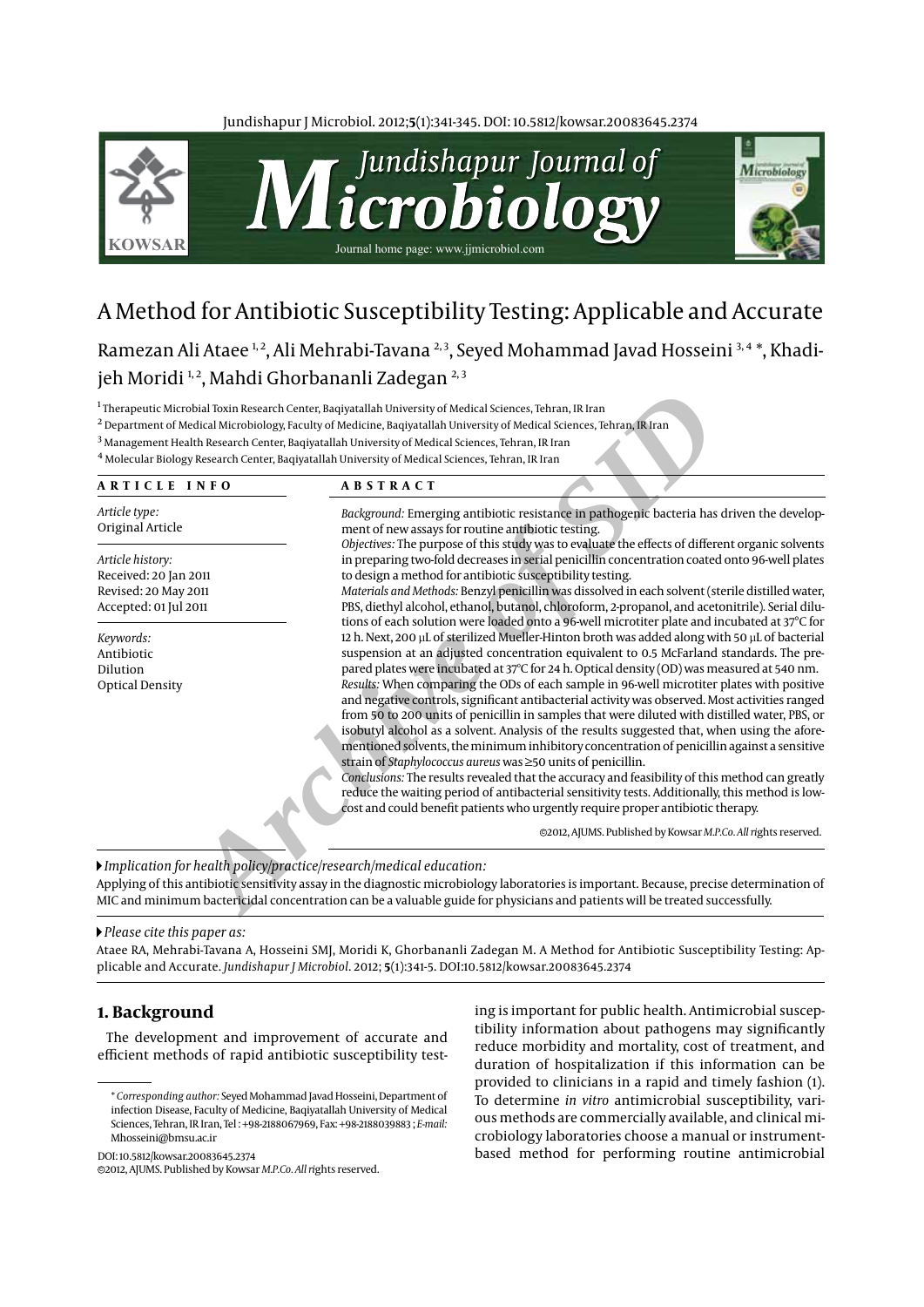susceptibility testing (2, 3). The most commonly used methods include disk diffusion (4-6), broth microdilution (with or without use of an instrument for panel readings), and rapid automated instrument-based methods (7). The E-test may also be useful for some bacteria (8).

In many countries, the disk diffusion method is the most commonly used method in clinical laboratories. This test provides the greatest flexibility and cost-effectiveness; however, the test takes at least 24 h (9, 10) and there are limitations in its accuracy. Thus, several automated systems are now available that provide rapid antimicrobial susceptibility data (11). These include the Autobacs (General Diagnostics, Warner-Lambert Co., Morris Plains, NJ), the MS-2 (Abbott Laboratories, Dallas, TX), and the Auto Microbic system (AMS; Vitek, Inc., Hazelwood, MO). These systems provide interpretable results (susceptible or resistant) or an approximate or exact minimum inhibitory concentration (MIC) 3–10 h after inoculation. However, the cost of analysis, including materials and labor, show that these systems are expensive and not feasible for use in developing countries in which infectious diseases are relatively more common (12). Thus, it is necessary to develop a relatively simple, rapid, accurate, and less costly test for performing antimicrobial susceptibility testing to yield precise MICs and interpretation of bacterial isolate sensitivity within 6–12 h.

#### **2. Objectives**

The purpose of this study was to develop a rapid, simple, and cost-effective broth microdilution method for antibiotic susceptibility testing of pathogenic bacteria such as the methicillin-resistant *Staphylococcus aureus* .

# **3. Materials and Methods**

#### *3.1. Materials and Bacterial Strains*

Benzyl penicillin ( $\mathsf{C}_{\mathsf{16}}\mathsf{H}_{\mathsf{17}}\mathsf{N}_{\mathsf{2}}\mathsf{O}_{\mathsf{4}}\mathsf{Na})$  with a potency of more than 1477 Unit/mg (Sigma, St. Louis, MO), distilled water, phosphate-buffered saline (PBS, 0.1 mM), diethyl ether (99.5%), ethanol (96%), isobutyl alcohol, propanol, chloroform, 96-well plates, and Mueller-Hinton broth (Merck, Germany) were purchased. The bacterial standard strains used in this study were as follows: *S. aureus* ATCC 25923 (as a quality control strain sensitive to ampicillin) and *S aureus* ATCC 43300 (resistant to methicillin and oxacillin), which were kindly provided by Dr. Mohammad Rahbar (from the Reference Laboratory of Iran).

#### *3.2. Preparation of Serial Dilutions*

One row of a 96-well microplate was marked for each solvent. A stock antibiotic solution of benzyl penicillin  $(\mathsf{C}_{\mathsf{16}}\mathsf{H}_{\mathsf{17}}\mathsf{N}_2\mathsf{O}_4\mathsf{N}\mathsf{a})$  with a potency of 1477 Unit/mg (Lot number 023H189) was prepared. Next, a 1mL microtube was selected for each solvent. Following this step, 400 µL of the selected solvents was added to each tube, and an adequate amount of benzyl penicillin powder was added. Thus, stock solutions of antibiotics containing 1 unit/ µL were prepared. Different concentrations of antibiotic (200, 100, 50, 25, 12.5, and 6.25 unit/well) were then prepared from the base antibiotic stock solution. Plates were incubated at 35°C for 24 h for evaporation and finalization of the process of loading the antibiotic into the plate. Plates were stored in a refrigerator set at 4°C until required.

#### *3.3. Antibiotic Sensitivity Assay*

Prepared plates were removed from the refrigerator and 200 µL of Mueller-Hinton broth was added to each well containing antibiotics. As described above, each row of the plate corresponded to a specific solvent and one well in each row served as a negative control (blank) and another as a positive control. The negative control well or blank did not contain bacterial inoculum, whereas the positive control well was free from antibiotics. Two bacterial strains were used, one that is sensitive to penicillin and the other that is resistant to penicillin.

#### *3.4. Inoculum Standardization*

volume provide interpretation eraction weiver as a negative of the measure of sterns provide interpretation contain and measure of the measure of the measure of the measurem of MUC) 3-10 h after inocular the control with d A McFarland 0.5 turbidity standard was prepared by adding 99.5 mL of 1% sulfuric acid to 0.5 mL of 1.175% barium chloride solution. This solution was dispensed into tubes comparable to those used for inoculum preparation. The tubes were sealed and stored under dark conditions at room temperature. The McFarland 0.5 standard provides turbidity ( $OD = 7$ ) comparable to that of a bacterial suspension containing  $1.5 \times 10^8$  colony-forming units (CFU)/mL or  $1.5 \times 10^5$  CFU/µL. Turbidity of the prepared bacterial suspensions was compared by observing the black lines through the suspension. A 50-µL volume of this suspension was added to each well to obtain a final concentration of approximately  $50 \times 1.5 \times 10^5$  CFU/wells. These bacteria were tested in separate plates. Inoculated plates were incubated at 37°C, and the optical density (OD) of each well was measured at 0, 12, 18, and 24 h after initiation of incubation using an ELISA reader device set at 540 Nanometer. The mean of the OD of different concentrations of each bacterium and solvent was compared and analyzed using unilateral variance analysis (ANOVA). In our statistical analyses, α = 0.005 was considered acceptable significant variation and the results were analyzed using SPSS Ver. 16.

### **4. Results**

The results of this study revealed that antibiotic sensitivity assays can be performed using this modified method of manual broth microdilution, which does not require expensive devices. Loading various antibiotic concentrations in different rows of a 96-well plate allows the use of single plates for evaluating the sensitivity of different antibiotics at the same time. In this study, six different concentrations of penicillin were prepared in different solvents. *Figure 1* shows the prepared serial dilution in one row of a plate. OD data from measurements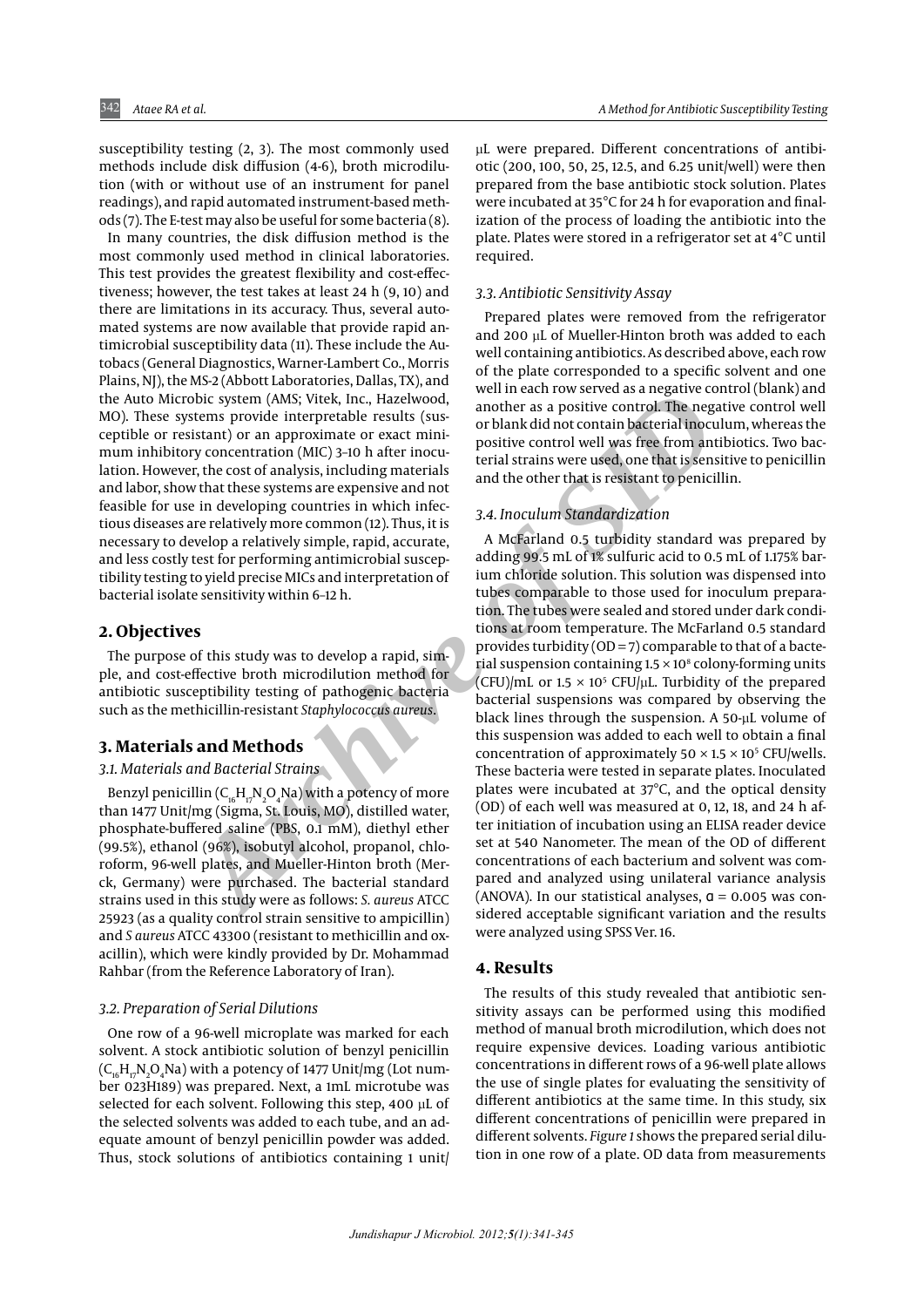

**Figure 1.** Example of a Row of a 96-Wells Plate Used for the evaluating Antibiotic Sensitivity Using the broth Microdilution Method

are shown in *Figure 2*. This figure is divided into six parts, which is arranged into three columns. Column A shows sterile distilled water used as a solvent. In column B, benzyl penicillin was dissolved using 1x PBS. Finally, diethyl alcohol ether was used as a solvent in column C. Each column is related to a particular solvent and different



**Figure 2.** Effect of Penicillin Concentrations Prepared Using Different



antibiotic concentration against sensitive bacteria (upper) and resistance bacteria (lower). Difference in OD after a 24 h incubation is shown in this figure. Positive controls of resistant and sensitive bacteria showed active growth, whereas for sensitive bacteria, different concentrations of penicillin in each solvent decreased bacterial growth. The amount decrease was, however, not significant. Increasing concentrations of penicillin can repress the growth of sensitive bacteria. No solvent completely eliminated the antimicrobial effect of penicillin.

**A** were tweed as a solvent. In column 16, bender a 24 h incubation is shown in this three and the plate and interest in the plate state of Singlet and the plate state of Singlet and the plate state of the plate and of the *Figure 2* shows the results of the antibiotic susceptibility test from six microtiter plates. Parts A, B, and C represent various concentrations of penicillin (200, 100, 50, 25, 12.5, and 6.25 unit/well) prepared using sterile distilled water, PBS, and diethyl alcohol as solvents, respectively. In this procedure, 50 µL of penicillin-sensitive and penicillin-resistant *S. aureus* suspension equivalent to 0.5 McFarland standards were inoculated into the upper and lower sides of the plate, respectively. Next, 200 µL of sterile Muller-Hinton broth was added to each well and the plate was incubated for 24 h. Finally, the OD at 540 Nanometer was measured. The x-axis represents penicillin concentrations and the y-axis indicates the average absorbance of 24 h cultures. There was no significant variance in the effect of different penicillin concentrations on the growth rate of resistant bacteria. However, when PBS was used as a solvent, decreased bacterial growth was observed. A comparison of different concentrations of penicillin and their effects on sensitive and resistant bacteria is shown in *Figure 3*. Test plates loaded with varying concentrations of penicillin were maintained in a 4°C refrigerator for 6 months. As shown in *Figure 3*, the antibacterial activity was not diminished by penicillin.

#### **5. Discussion**

Medical intervention to fight infection primarily involves selecting appropriate antibiotics to actively inhibit or kill the causative infectious agent (13, 14). Several different methods are commercially available for determining the quantitative susceptibility of pathogenic bacteria (15, 16). In developing countries, the disk diffusion test is still among the most commonly used antimicrobial susceptibility assays. However, the major disadvantages of this method include lack of interpretive criteria for some organisms and inability to provide pre- **Figure 3.** Double Comparison of the Effects of Penicillin Concentrations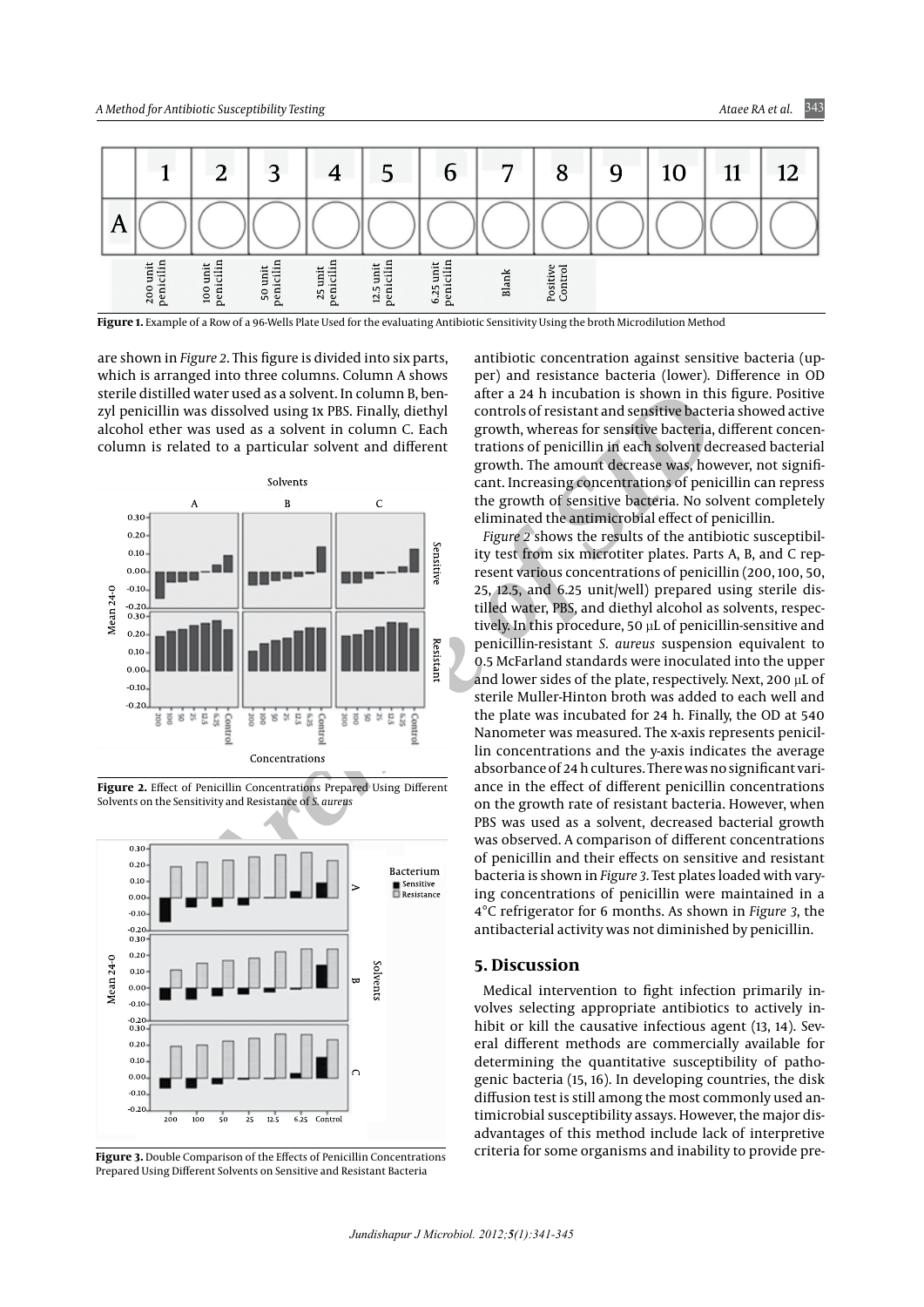cise data regarding the level of an organism's resistance or susceptibility that can be provided by other MIC methods (17). Recently, these problems have forced scientists to consider alternative methods. Thus, methods based on serial dilutions have been developed to overcome these problems (18). While these methods avoid the drawbacks of disk diffusion methods, they require other factors (preparing different concentrations of antibiotics in rows of a 96-well plate and reader devices such as scanners and plate analyzers), increasing the cost of the assay (19). Therefore, a number of broth dilution systems using dried or frozen drug dilutions in microwell plates are recommended to decrease costs (20, 21). The primary advantages of these newly developed tests include quantitative data and cost-effectiveness. However, proper techniques for preparing microwell plates loaded with different antibiotics and practical training to conduct the tests are essential.

and cost-effectiveness. However, proper<br>
properning microwell plates loaded with antorichis research was financial support<br>
into this metal in the metal in the metal in the state of this measurement was financial<br>
Medical This study was carried out based on the guidelines of the Clinical and Laboratory Standards Institute (CLSI), for dissolving the powder of penicillin in the recommended dilutions (22, 23). The preparation of different antibiotic concentrations was carried out at room temperature and the plates were dried in a 35°C incubator for 24 h or in a 4°C refrigerator for 1 week or more. We tested various solvents for preparing different penicillin concentrations in a microwell plate and found that PBS is the best solvent. For comparison, positive control and blank wells were used to determine the potential activity of penicillin in each well. In this study, penicillin was selected as the sample antibiotic.

After incubation for 18–24 h, results can be read manually using an ELISA reader. Growth appears as turbidity or as a deposit of cells at the bottom of a well. Negativegrowth control wells should be read first. If the positive control wells do not exhibit growth, the results are invalid. To ensure detection of penicillin-resistant staphylococci, results should be interpreted only after 12 h of incubation. Prepared plates can be stored in a refrigerator at 4°C for more than 6 months without loss of activity and are used by adding an adequate volume of medium and bacterial suspension. The advantage of this method compared with other methods is that it is cost-effective, feasible, and uses basic instruments. Because of the low cost, this method may be suitable for antibiotic susceptibility testing worldwide, particularly in developing countries.

The accuracy and feasibility of this method can greatly reduce the waiting time involved in standard laboratory antibacterial sensitivity assays. This method can be utilized without costly devices and specialized manpower in the clinical laboratory and provides different benefits to the patients who require proper antibiotic treatment to control bacterial infections. In the present study, various available solvents were used to prepare penicillin solutions. Each solvent was tested for the effectiveness of penicillin against a bacterial strain. Solutions of penicillin prepared using distilled water, ethyl alcohol, and PBS

as solvents showed antibacterial activity.

#### **Acknowledgements**

The authors would like to thank the head of Baqiyatallah Research Institute, Dr. Mostafa Ghanei, for encouragement authors, Dr. Haidari Mosen Reza for editing, Dr. Mohammad Rahbar (Reference Laboratory of Iran) for providing quality control bacterial strains, and Maryam Barzegar for performing the antimicrobial susceptibility plates.

#### **Financial Disclosure**

None Declared

## **Funding/Support**

Part of this research was financial support by Therapeutic Microbial Toxin Research Center, Baqiyatallah University of Medical Sciences

#### **References**

- 1. Backes BA, Cavalieri SJ, Rudrik JT, Britt EM. Rapid antimicrobial susceptibility testing of Gram-negative clinical isolates with the AutoMicrobic system. *J Clin Microbiol*. 1984;**19**(6):744-7.
- 2. Chiang YL, Lin CH, Yen MY, Su YD, Chen SJ, Chen HF. Innovative antimicrobial susceptibility testing method using surface plasmon resonance. *Biosens Bioelectron*. 2009;**24**(7):1905-10.
- 3. Murray PR, Niles AC, Heeren RL. Comparison of a highly automated 5-h susceptibility testing system, the Cobas-Bact, with two reference methods: Kirby-Bauer disk diffusion and broth microdilution. *J Clin Microbiol*. 1987;**25**(12):2372-7.
- 4. Bauer AW. Current status of antibiotic susceptibility testing with single high potency discs. *Am J Med Technol*. 1966;**32**(2):97- 102.
- 5. Barry AL, Garcia F, Thrupp LD. An improved single-disk method for testing the antibiotic susceptibility of rapidly-growing pathogens. *Am J Clin Pathol*. 1970;**53**(2):149-58.
- 6. Hubert SK, Nguyen PD, Walker RD. Evaluation of a computerized antimicrobial susceptibility system with bacteria isolated from animals. *J Vet Diagn Invest*. 1998;**10**(2):164-8.
- 7. Wayne PA. Methods for dilution antimicrobial susceptibility tests for bacteria that grow aerobically: approved standard M7- A7. 7th ed. *Clinical and laboratory standards institute*; 2006.
- 8. Woods GL, Bergmann JS, Witebsky FG, Fahle GA, Boulet B, Plaunt M, et al. Multisite reproducibility of E test for susceptibility testing of Mycobacterium abscessus, Mycobacterium chelonae, and Mycobacterium fortuitum. *J Clin Microbiol*. 2000;**38**(2):656-61.
- Jones RN, Biedenbach DJ, Marshall SA, Pfaller MA, Doern GV. Evaluation of the Vitek system to accurately test the susceptibility of Pseudomonas aeruginosa clinical isolates against cefepime. *Diagn Microbiol Infect Dis*. 1998;**32**(2):107-10.
- 10. Liao CH, Kung HC, Hsu GJ, Lu PL, Liu YC, Chen CM, et al. In-vitro activity of tigecycline against clinical isolates of Acinetobacter baumannii in Taiwan determined by the broth microdilution and disk diffusion methods. *Int J Antimicrob Agents*. 2008;**32** Suppl 3:S192-6.
- Baker CN, Stocker SA, Rhoden DL, Thornsberry C. Evaluation of the MicroScan antimicrobial susceptibility system with the auto SCAN-4 automated reader. *J Clin Microbiol*. 1986;**23**(1):143-8.
- 12. Valdivieso-Garcia A, Imgrund R, Deckert A, Varughese BM, Harris K, Bunimov N, et al. Cost analysis and antimicrobial susceptibility testing comparing the E test and the agar dilution method in Campylobacter jejuni and Campylobacter coli. *Diagn Microbiol Infect Dis*. 2009;**65**(2):168-74.
- 13. Lagarde M, Palmer N. The impact of contracting out on health outcomes and use of health services in low and middle-income countries. *Cochrane Database Syst Rev*. 2009(4):CD008133.
- 14. Lee SS, Chen YS, Tsai HC, Wann SR, Lin HH, Huang CK, et al. Pre-